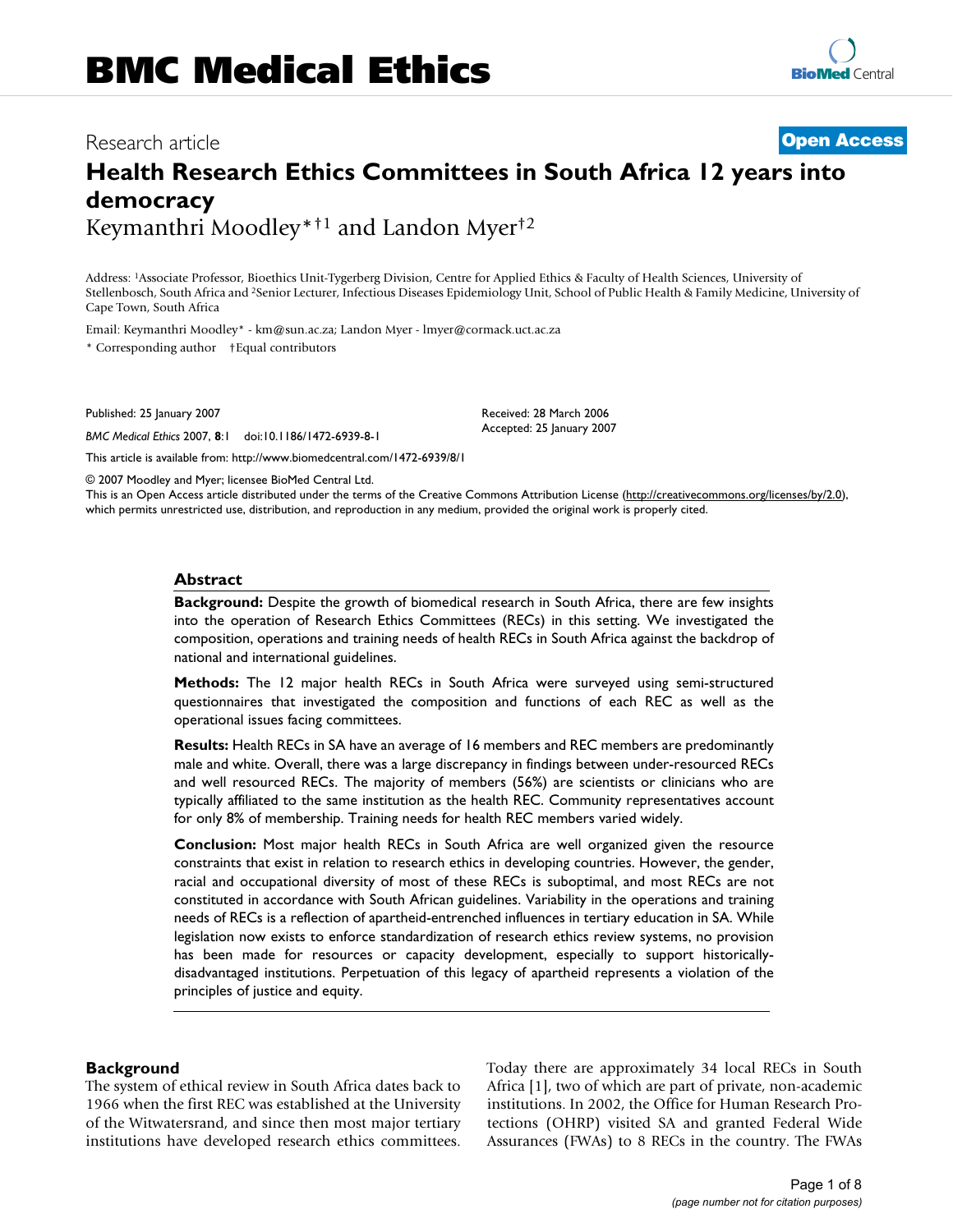were part of the OHRP's Quality Assurance process whereby written policies and procedures were compared to practice. This is a voluntary process and the FWA is an endorsement of an institution's commitment to such quality assurance. Recently, the National Health Act [2] has made provision for the establishment of a National Health Research Ethics Council (NHREC) whose responsibility it is to set guidelines for the functioning of local RECs, to register and audit local RECs, to set norms and standards for research, to adjudicate complaints about the functioning of RECs and to institute disciplinary action against those who violate norms or guidelines for research in terms of the Act.

In 2000, the South African Good Clinical Practice (GCP) guideline was published by the Department of Health [3]. This national guideline specifies composition of RECs in terms of race, gender and occupational identity. A more recent guideline released by the Department of Health has revised and strengthened these requirements [1]. However, there are no data to document whether RECs in SA are constituted in accordance with these national guidelines.

In 2001, the World Health Organisation Regional Committee for Africa expressed concern that some health related studies undertaken in the region were not subjected to any form of ethics review [4]. While the practice of ethical review by health RECs is firmly entrenched in South Africa [5], the quality and consistency of ethical review in South Africa remains unclear. There are few insights into the capacity of RECs in South Africa. South Africa is a popular research site for multinational collaborative research[6] and hence is involved in dual review of hundreds of research protocols annually [7]. Some of the reasons quoted for conducting research in Africa rather than in developed countries include lower costs, lower risk of litigation and less stringent ethical review [8]. Concerns have also been raised that RECs in developing countries may not promote high standards of research participant protection as a result of a lack of financial and adequately trained human resources [9]. Hence, data on developing country RECs are of interest to researchers and RECs around the world especially those who undertake research in South Africa.

Given the explosion of biomedical research involving human participants in South Africa, and the lack of insight into research ethics review infrastructure, we examined the composition, operations and training needs of the major health RECs in South Africa against the backdrop of national and international guidelines.

# **Methods**

The RECs chosen for this survey were identified in 2003 via the chair of the Interim National Health Research Ethics Committee who provided a list of 22 RECs. Of these three were private and 19 institutional. Nine of the 19 were attached to universities: University of Cape Town, University of Stellenbosch, University of Pretoria, Medical University of South Africa, University of Witwatersrand, University of Transkei, University of Kwa-Zulu Natal, University of Orange Free State. The ninth REC is attached to the Medical Research Council (MRC) of South Africa. The remaining 10 academic RECs are smaller, part-time committees attached to Technicons (vocational colleges). These RECs were excluded from this sample due to a transition process involving mergers of various institutions in keeping with a rationalisation process in higher education. If a committee was involved with very little health research, if any, it was also excluded. Where RECs were attached to universities, only those in the Health Sciences Faculties were included in the sample as this is where health research is primarily reviewed.

Approval for the study was granted by the Research Committee, University of Stellenbosch. The study was conducted in accordance with the Declaration of Helsinki 2000 [10]. Permission to administer the questionnaires to administrative officers and to conduct the interviews with chairpersons was sought telephonically from the Chairperson of each REC. All 12 REC chairpersons agreed to participate and appointments were secured at the various institutions. Chairpersons were assured that the data obtained would not be linked to specific RECs. After the interviews were conducted all data was anonymised. The quantitative component of the study assumed the format of a descriptive survey of RECs in South Africa that was based on a structured questionnaire. This method ensured that each REC was exposed to the same questions so that their responses could be reliably compared [11]. Development of the research tools (questionnaire and interview guide) was based on the basic functions that are intrinsic to any research ethics review system [12] as well as known deficiencies in the system including REC membership, education and training of REC members, lack of institutional commitment, inadequate initial and continuing review of protocols, informed consent and review of research on vulnerable populations.

The questionnaire collected information on membership, workload, efficiency, review procedures, infrastructure and resources. It was administered to the administrative officer of each of 12 RECs in South Africa during 2003. The questionnaire was completed with the assistance of the interviewer. This method of face-to-face completion of structured questionnaires enabled the form to be completed comprehensively[11]. It also ensured a better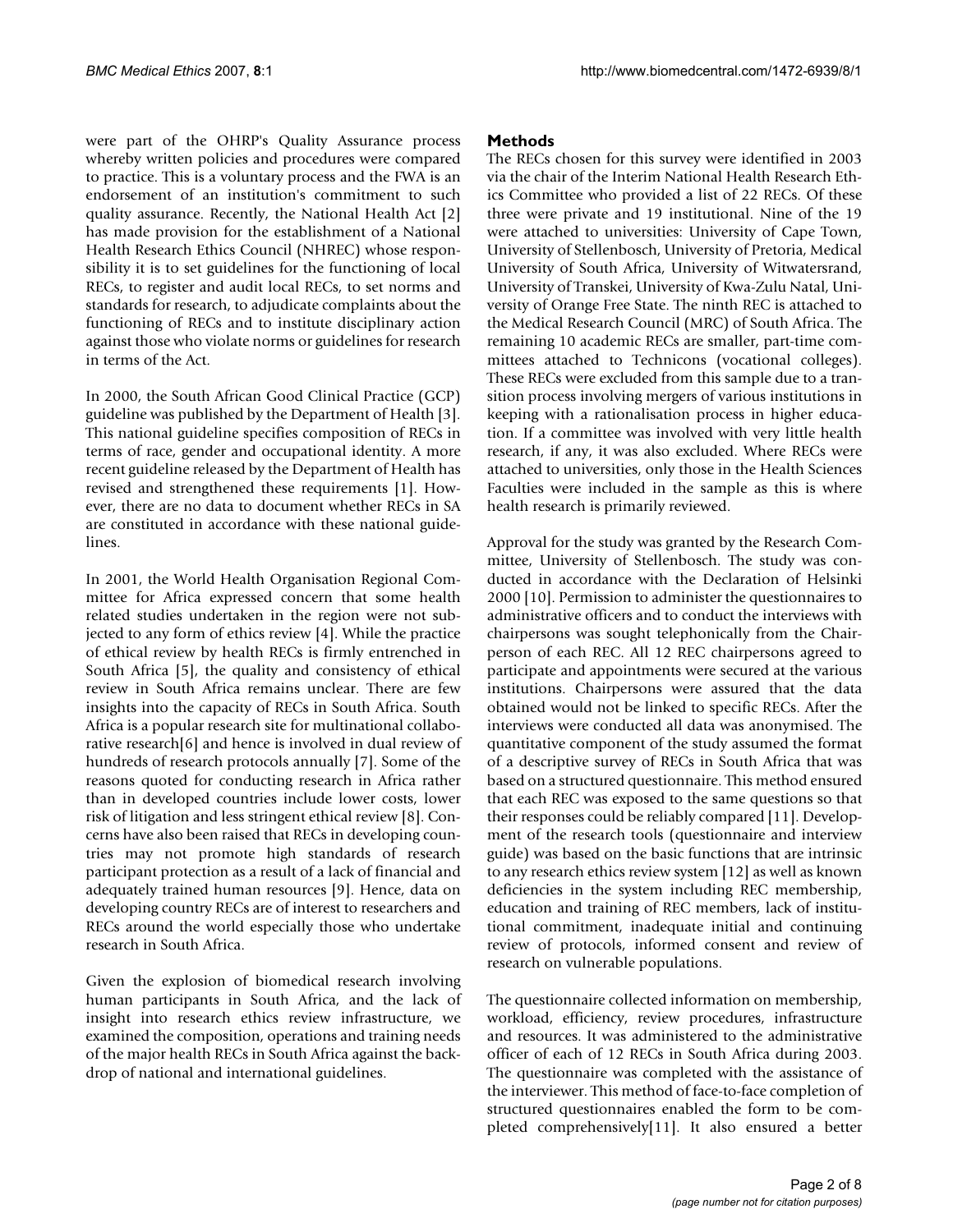response rate compared to self-administered questionnaires that are usually used in a postal survey. When the administrative officer was unable to respond to any of the questions these answers were obtained from the chairperson of the REC.

# **Results**

# *General*

Twelve health research ethics committees participated in the quantitative survey: Nine institutional committees associated with University Faculties of Health Sciences that review academic research and industry-sponsored trials, as well as three private committees (Pharmaethics, South African Medical Association, and Anglogold) that review primarily industry-sponsored studies. The size of the 12 committees ranged from seven to 29 members (median, 16 members), excluding alternate members. Of the 12 committees, ten had been in operation for at least ten years, with the oldest established more than 30 years previously. The remaining two committees were less than a year old at the time of the survey and both were linked to historically disadvantaged academic institutions.

#### *Diversity*

All of the committees, except one, were comprised of mostly men (mean proportion men, 63%, range 46%– 82%). Amongst REC members, the representation of women ranged from 18% to 54%. In 83% of health RECs surveyed, less than half the members were female. All but three committees were comprised of mostly white members (mean proportion white, 62%, range 10%–86%).

Most of the committees were comprised primarily of health scientists/clinicians, (56% of all committee members) – see table 1. At institutions, the RECs are larger, hence a variety of scientific disciplines are represented on the committee. The private RECs are much smaller than institutional RECs and have very limited scientific review capacity – one REC had only one scientific/clinical member.

Community representatives are defined as people who are not involved in medical, legal and/or scientific work and who are preferably from the community [3]. Of the ten committees reporting a "community representative", the type of representatives included: priests, a theologian with a doctoral degree, an ethicist with a doctoral degree, union members, educators (including a retired headmaster), local business people, students, a retired nurse, and a Non Governmental Organisation (NGO) member. While most of these people were not involved in medical, legal or scientific work, they were not necessarily from the communities being researched. The RECs could substantiate that these individuals qualified as community representatives as they complied with the SAGCP guideline (2000) definition which states that these representatives should "preferably" be from the community.

Two of the committees reported that all their members were independent or not affiliated with the institution, while another two reported that none of their members were independent of the institution. The remaining eight committees reported that less than 50% of their members were independent or non-affiliated.

# *Training and development of REC members in research ethics*

There is a wide differential between the different institutions in terms of training of REC members. While at two institutions all REC members have received training in research ethics, at other institutions none of the members had been trained at the time of the interview. Most of the training had been attendance of Good Clinical Practice workshops. Some RECs provide in-house training, time permitting, at meetings. Others circulate articles on Research Ethics to members. Funding of RECs is a perpetual problem at most institutions as these bodies receive low priority within institutions. Many RECs indicated that funding for training is available as a result of fees charged for protocol review. This charge is levied only for sponsored research. No charge is levied for non-sponsored investigator driven research. Institutions with the lowest

|  |  |  | Table 1: Ethics committee composition in terms of profession |  |  |
|--|--|--|--------------------------------------------------------------|--|--|
|--|--|--|--------------------------------------------------------------|--|--|

| Membership category          | Category representation on the 12 RECs | Percentage of total committee membership in SA |  |
|------------------------------|----------------------------------------|------------------------------------------------|--|
| Health scientists/clinicians | $\overline{2}$                         | 56%                                            |  |
| <b>Nurses</b>                | q                                      | 6%                                             |  |
| Pharmacists                  |                                        | 5%                                             |  |
| Allied health professionals  |                                        | 5%                                             |  |
| Lawyers                      | ۰                                      | 8%                                             |  |
| <b>Ethicists</b>             | 8                                      | 6%                                             |  |
| Theologians (Christian)      | o                                      | 5%                                             |  |
| Community representatives    | 10                                     | 8%                                             |  |
| <b>Statisticians</b>         |                                        | 1%                                             |  |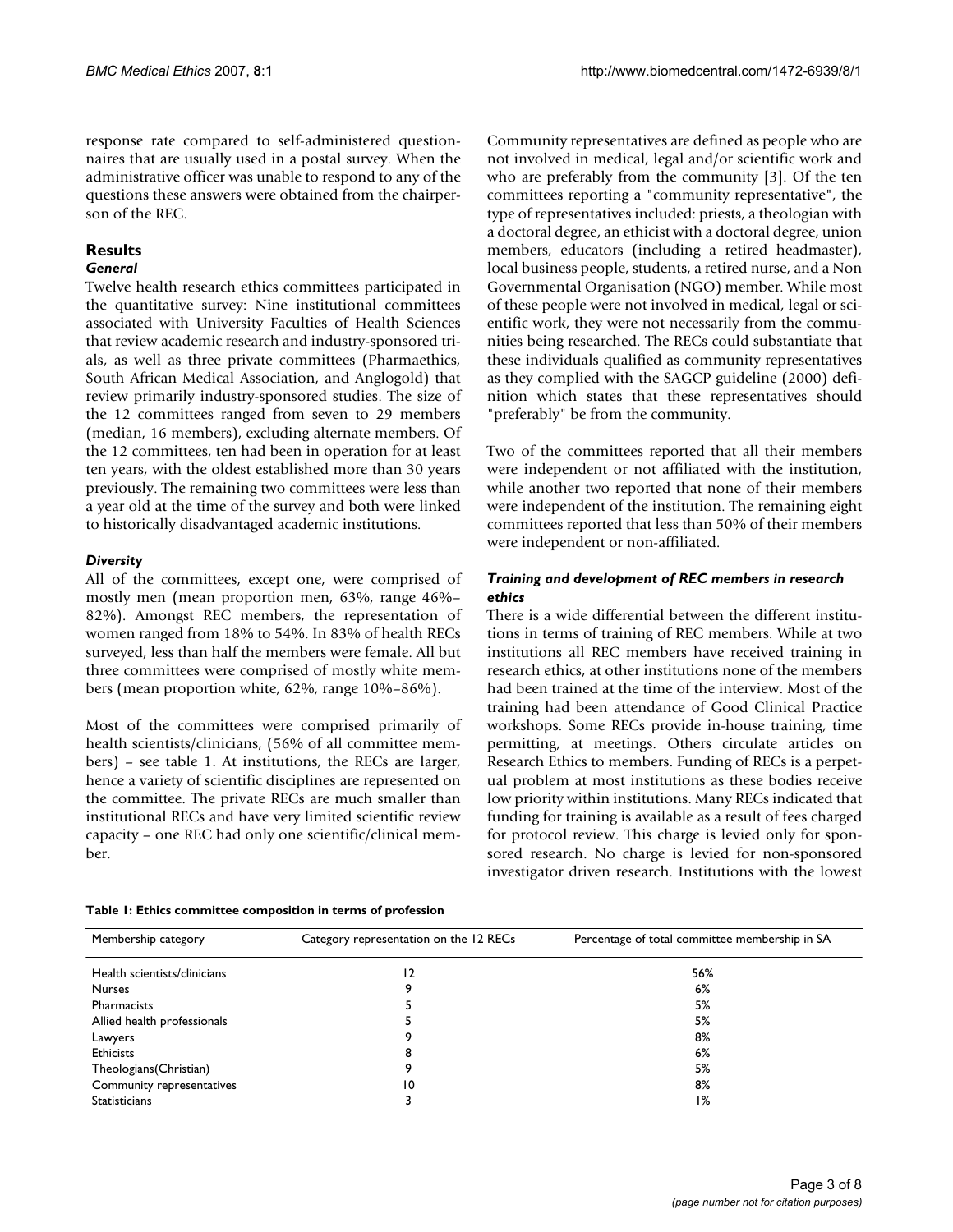training levels are either not charging for review of sponsored research or are charging much less than the other RECs.

# *Workload*

The average number of protocols reviewed per meeting varied from four to 30, with a mean of 12. This included both clinical trials and academic research for all RECs except one that processes only clinical trials while academic research is processed by a separate REC altogether. This is the only institution in South Africa that has three different RECs, one for clinical trials, one for human research (academic) and one for animal research.

The median estimated number of protocols reviewed during 2002 was 135, with a range from 30 to 360 (the total number of protocols reviewed during 2002 by the 12 committees was estimated at over 1600). Six RECs had data for the number of protocols rejected during 2002. The rejection percentage for these six committees ranged from 0% to 10% with a mean of 4,52%.

#### *Efficiency of protocol review time*

The average time from protocol submission to response was five weeks, with a range from ten days to ten weeks. The REC that meets fortnightly is able to process reviews within the shortest time possible. However, this is a private REC and has more fulltime members and members from the private sector who do not have the same workload as academics working at universities. One-third of the committees (four of twelve) reported no charge for submissions; of the remaining eight that did charge investigators submitting a protocol, the average cost was approximately R2700 (\$415) (range, R2000 to R5500/ \$308 – \$846). This income was essential to the functioning of RECs as most institutions typically fund office space and one administrative assistant post only. All other REC work is conducted on a voluntary basis by committee members who derive their income from other disciplines.

# *Infrastructure and administrative staff*

Nine of the 12 committees reported having an office dedicated to the committee's activities. One committee reported having no staff dedicated to the committee's operations. Of the remaining 11 committees, most  $(n = 9)$ had at least one full-time staff member, with three committees reporting three full-time staff members.

# **Discussion**

In general, most participating South African health RECs have been established for at least the last 10 years, are reviewing a mean of 12 protocols per meeting and are providing a response to investigators at an average time of 5 weeks. Two important features are highlighted in this study – firstly, the inadequacy of diversity of REC membership in SA and secondly, the variability in operations, infrastructure and training needs amongst the various RECs.

In 2005, the Department of Health released a national guideline outlining ethics in health research in South Africa [1]. Regarding diversity, section 4.1 requires that RECs must be "representative of the communities they serve and increasingly reflect the demographic profile of the population of South Africa; have a minimum membership of at least nine members, with 60% constituting a quorum". The committee should "include members of both gender and not more than 70% of its members must be men or women". With respect to occupational identity, there must be "at least two lay persons with no affiliations with the institution, not currently involved in medical, scientific or legal work and who are preferably from the community in which research is to take place; at least one member with knowledge of and current experience in areas of research that are regularly considered by the ethics committee; at least one member with knowledge of, and current experience in the professional care, counselling or treatment of people(e.g. medical practitioner, psychologist, social worker, nurse); and at least one member who is legally trained. In addition, there should be "at least one member who has professional training in both qualitative and quantitative research methodologies".

These guidelines are similar, in principle, to the International Conference of Harmonisation Harmonised Tripartite guideline for Good Clinical Practice (ICH GCP) [13], except for minimum membership of five in the international guideline. In addition, given our history of racial and gender discrimination, the requirements for diversity, demographic representation and occupational identity are specified in more detail in the South African guidelines.

This survey indicates that most committees exceed current minimum membership requirements in terms of numbers. However, composition in terms of gender and race does not meet South African requirements. In most instances the lack of diversity on RECs is attributed to the university faculty community – most of whom are white males. The paucity of Black faculty members at most health sciences faculties in South Africa is one of the many consequences of South Africa's history of racial discrimination and the impact it had on the training of Black medical students [14]. Blacks, in particular those classified as African under the apartheid system, were restricted entry into medical schools by a permit system in operation from 1959 to 1986 [15]. Twelve years after democracy, while SA has made political progress at a national and international level, health sciences and health science research in particular have lagged behind in achieving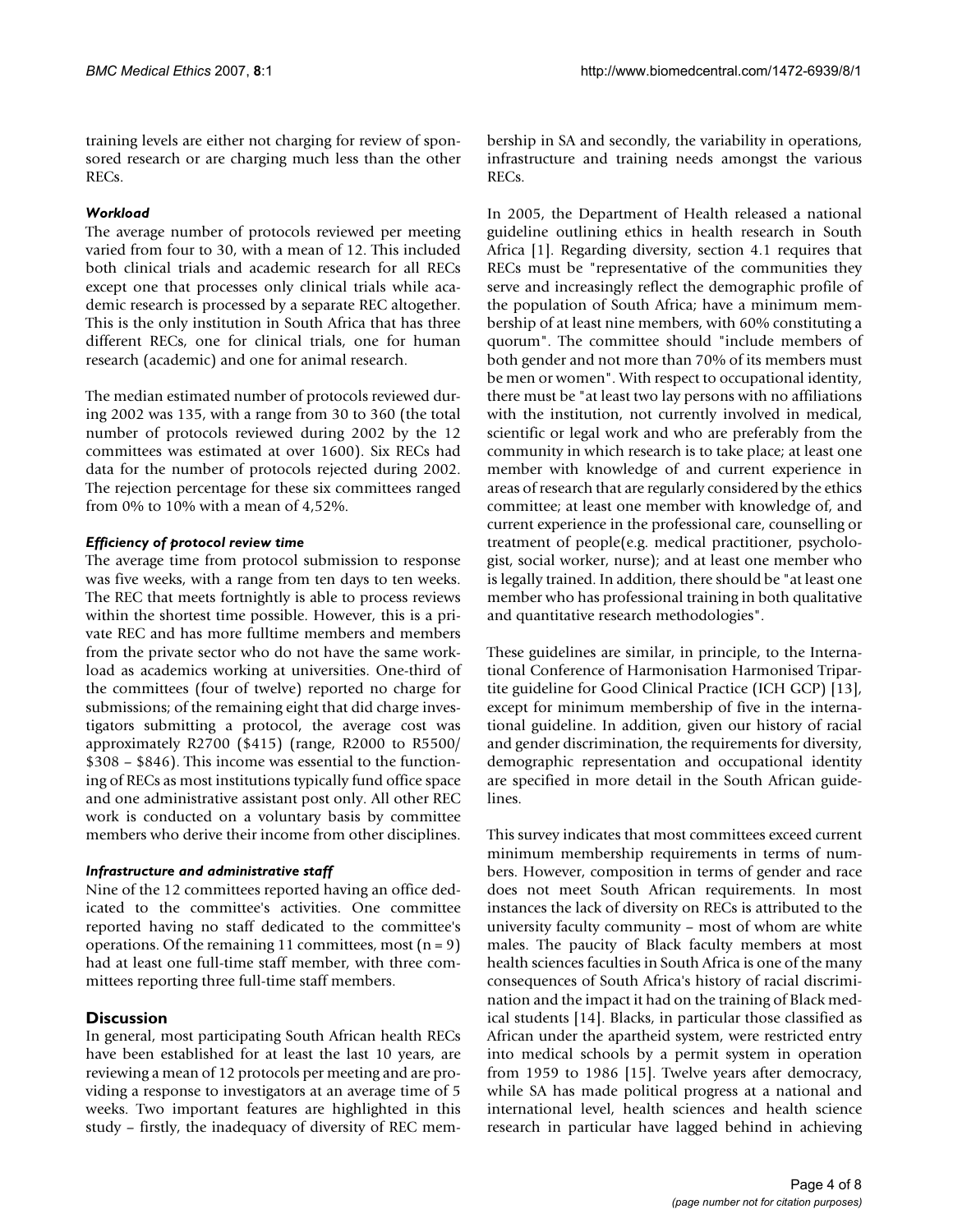equity. This may be an indicator of resistance to change within the health sciences profession.

Diversity is an important consideration in SA given the political history and the asymmetrical power relationship between researchers (who are predominantly white) and participants (who tend to be people of colour). Undoubtedly, SA is home to many vulnerable groups of poor communities who have limited or no access to education and health services and who accept authority without question [1,3]. Many research participants and research communities meet the definition for vulnerability outlined by the joint United Nations Program on HIV/AIDS (UNAIDS) : limited economic development; inadequate protection of human rights and discrimination on the basis of health status; inadequate community/cultural experience with the understanding of scientific research; limited availability of health care and treatment options and limited ability of individuals in the community to provide informed consent [16]. In the past in SA, the rights of such communities have been violated by health care providers in positions of authority [17]. These violations have also occurred in the context of research. The breast cancer study conducted by Werner Bezwoda, a white oncology/haematology professor, on black women at Baragwanath hospital in South Africa in 1995, without consent or ethics review, placed the health and lives of these women at considerable risk [18]. The international precedent for such research ethics violations had been set by white American researchers in the Tuskegee study in 1932 where poor African-American males were enrolled into a Syphilis study that was riddled with human rights violations[19]. As a result, when HIV research escalated from 1997 onwards and predominantly white researchers were enrolling predominantly black participants in developing countries, parallels were drawn with Tuskegee [20]. Empirical research to assess the impact of Tuskegee on perceptions of African-Americans in relation to research has demonstrated a negative impact on research to the extent that distrust of researchers poses a substantial barrier to recruitment for all types of research [21-23]. Historically, both in SA and in the United States, the conduct of research by white researchers on people of colour has been ethically challenging and controversial.

The primary duty of a REC is participant protection. In addition the South African guideline specifies composition of such a committee in terms of race, gender and occupational identity. The OHRP echoes this requirement in its Code of Federal Regulations (CFR) part 46.107: "The IRB shall be sufficiently qualified though the experience and expertise of its members, and the diversity of the members, including consideration of race, gender and cultural backgrounds and sensitivity to such issues as community attitudes, to promote respect for its advice and

counsel in safeguarding the rights and welfare of human subjects"[24]. It may be argued that participant protection by an REC can occur irrespective of diversity in REC membership. However, in SA, where the rights of vulnerable people of colour have been violated in the past by government structures composed mainly of white males, participant protection must be entrusted to a demographically representative REC in order "to promote respect for its advice and counsel"[24]. Hence in SA it is important that protection of the rights of study participants is entrusted to a representative group of people. The composition of RECs as predominant white male committees could be perceived as reinforcing the asymmetrical power relationship that already exists between predominantly white researchers and predominantly black participants. This perception needs to be demonstrated in SA with empirical research.

Diversity in gender distribution is also problematic. Except for one institution, all Chairpersons of RECs in South Africa are male. This parallels the gender disparities that exist in academia with very few women occupying senior faculty positions. Three RECs have male representation in excess of the 70% specified by the guideline from the Department of Health [1,3].

While most committees reflect professional diversity in membership, there is a dominance of health scientists/clinicians. Amongst the 12 South African RECs surveyed, doctors, scientists and pharmacists together made up 61% of the membership. This exceeds international scientific/ clinical membership trends. A survey of 89 IRBs in the United States in 2001 found that physicians, scientists and pharmacists together made up 46% of IRB membership [25].

While scientific/clinical membership is high on most RECs less than half of all RECs have a pharmacologist as a scientific/clinical member, yet all RECs in South Africa review both the science and the ethics of protocols. This represents a serious hiatus as almost all RECs included in the survey are involved in the review of clinical trials of investigational drugs. Unlike many other countries in Africa [4], ethicists are well represented on South African RECs, in keeping with international trends [25].

Lay representation is present in 80% of RECs but these are not always people from the community. A distinction needs to be drawn between lay representation and community representation. Lay representation on a research ethics committee usually refers to anyone who has no scientific or medical background. It could therefore include lawyers, ethicists, priests or theologians. The National Bioethics Advisory Commission (NBAC, 2001) in the United States recommends that non-scientists make up at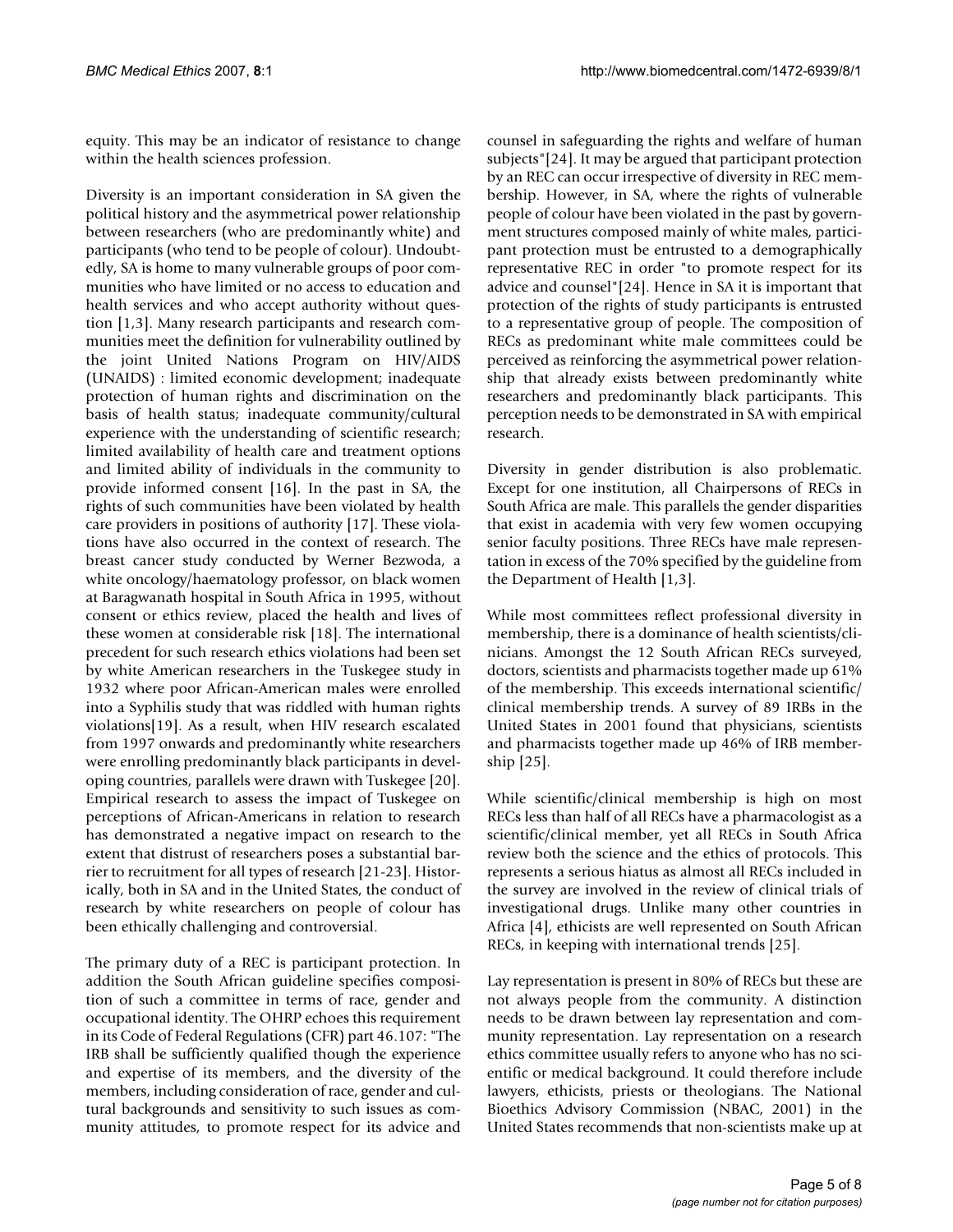least 25 % of an IRB's membership [26]. In South Africa, these "lay" members are in the minority on all RECs and are not always members of the community being researched. They have a higher level of education than lay community members and while they play an important role in lending a multidisciplinary approach to the review process, they are not ideally suited to assess the patient information leaflets from the perspective of a community member. Community representatives, on the other hand, would refer to non-professional, non-scientific members who belong to the community that is being researched. Generally they would be conversant in the same language as the research participants and they would share a similar culture.

In most RECs surveyed in South Africa there is blurring of these two different categories of representatives. This is reinforced by the South African research ethics guidelines which conflate lay representation with community representation [1,3]. Often the lay person is taken to be the lawyer or priest with much higher levels of education than the average of the community being researched. Often the priest is someone of the Christian faith with lack of representation of other religious sects in the community. The requirement of the guidelines for lay members to "preferably" be from communities in which research is conducted does not adequately support the important role that community members play on a REC [27].

Given the large number of vulnerable populations involved in health research in SA, efforts to promote community representation on health RECs and in research must be encouraged. This can be achieved by ensuring that REC guidelines on membership distinguish between lay representation and community representation. By specifying the proportion of membership that should account for both categories, for example, 25% lay members and 25% community members, balance and objectivity will be added to most RECs especially those that are predominantly composed of scientists and clinicians affiliated to institutions where the proposed research under review is to be conducted. Specifying that a quarter of the REC should comprise community members (as opposed to 1 or 2 members) prevents the intimidation that community members often experience in an REC that is top heavy in terms of scientists or clinicians and obviates the power differentials that would prevent adequate and fair participation of community members [27]. Finally, education of community representatives in research ethics is to be encouraged as this would empower them to deliberate issues that impact on participant protection in a more meaningful way.

Most members of institutional health RECs in South Africa are affiliated to the institution. This parallels trends

internationally [25]. Where the majority of members are affiliated to the institution, the potential for biased and inadequate review exists. Members with no affiliation to the institution are important to lend objectivity to the review process and protect the REC from facing a conflict of interest in reviewing research that will benefit the institution.

As a result of the large proportion of scientific and clinical members on RECs in South Africa it is inevitable that some members play dual roles of investigators and REC members and submit their protocols to their own institutional REC. It is standard practice that the member may not contribute to the discussion (except for responding to queries raised during the review) or vote on his/her own protocol, but is allowed to remain in the meeting room while the protocol is being discussed. However, this may place undue pressure on colleagues regarding an objective and forthright discussion of the submitted protocol. It is hence important for RECs to implement a policy that ensures that scientific members who submit their protocols to the RECs that they themselves are members of leave the meeting room for the full duration of the discussion of their protocol.

While training varied widely amongst RECs, on average 54% of REC members had received training in research ethics or GCP. Surprisingly, only 20% of members had research ethics training on 75% of the 89 IRBs in the United States survey [25]. Definite and urgent training needs exist at some institutions.

A similar variability was reflected in terms of differences in workload, review time, infrastructure and training needs with historically disadvantaged RECs being more affected than historically advantaged RECs. This is a source of concern as historically disadvantaged RECs could potentially be further discriminated against in terms of accreditation criteria established by the NHREC. The health research ethics guideline released by the Department of Health [1] defines level 1 and 2 RECs in section 3.3.2. Level one RECs will be able to review research that poses minimal risk to human participants. These include health research proposals that that do not involve drug research, biomedical research involving human tissues, high-budget research (more than R250 000/\$38 461 per annum) and hightechnology research, that is, invasive, radiological, radioactive and other research requiring substantial equipment. In addition, collaborative international health research, multi-centre studies, and long-term studies exceeding one year in duration, are not considered to be within the competence of a level 1 REC. Level 2 RECs may review all types of health research. Level 1 RECs are encouraged, according to the guideline, to develop their skills to a level 2 REC within a 5 year period. The guideline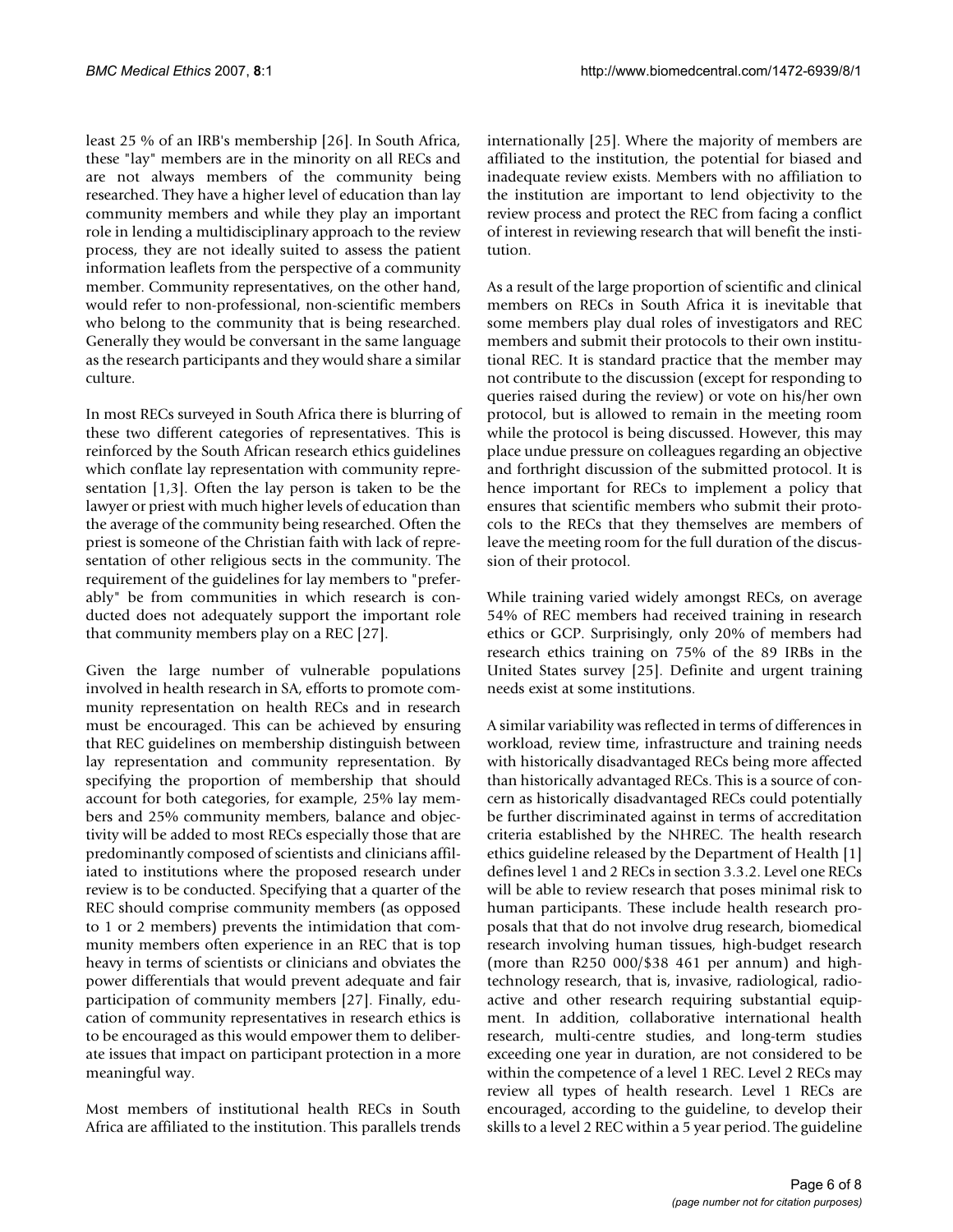does not elaborate on how this can be achieved or on what resources will be made available for training and development. Given the current situation with RECs in South Africa it is most likely that some historically disadvantaged RECs will only qualify for level one accreditation. While it is important to delineate RECs in terms of competence in order to maintain the highest standards of health research in SA, in the absence of redress aimed at raising the level of functioning of RECs at historically disadvantaged institutions, the NHREC system of accreditation will unintentionally serve to perpetuate the injustices of apartheid.

There are other consequences to the disparity in REC functioning. Most RECs review the research that is conducted at their own institutions. From the data on workload at the various RECs, it is evident that historically disadvantaged RECs already have very little research activity at their institutions. This will be reduced even further by an accreditation system that discriminates against disadvantaged institutions. It is established that research is a major source of funding for institutions and investigators alike. Hence low levels of research activity at historically disadvantaged institutions will impact on the ability of those institutions to build research funds both at an institutional level and at individual investigator level.

This study has conducted a superficial assessment of operations of health RECs and a more detailed assessment of review procedures would provide valuable data. Only the major RECs that review health research have been included in this survey. Research on smaller RECs attached to other training institutions is under way. The timing of this survey reflects the status quo in 2003 when the National Health Act and revised national guidelines were not developed. It will be important to survey the RECs again in 5–10 years to assess the impact of the new regulatory and legal mechanisms governing research ethics in SA.

There is enormous potential for future research on RECs in SA. Clearly training needs of REC members should to be assessed and addressed in more detail. Funding mechanisms for RECs should also be explored to find more sustainable and equitable means of funding RECs. Community perceptions in respect of demographic representation of investigators and RECs is an interesting and relevant area of further study. Finally, it would be important to survey other RECs not primarily involved in health research.

# **Conclusion**

Most health RECs surveyed are well established given the context of resource constraints that exist in SA and other developing countries. However, diversity in terms of race,

gender and occupational identity is suboptimal. Variability in operations and training amongst RECs is a reflection of apartheid entrenched influences in tertiary education in SA. While legislation now exists to enforce standardization of research ethics review systems, no provision has been made for resources or capacity development, especially in historically disadvantaged institutions. This has the potential to perpetuate, if not increase the gap between highly efficient well resourced RECs and poorly resourced RECs in South Africa.

# **Competing interests**

The author(s) declare that they have no competing interests.

#### **Authors' contributions**

KM conceived of the study, conducted all interviews with REC chairs and drafted the manuscript. LM conducted the data analysis and assisted with drafting of the manuscript. Both authors read and approved the final manuscript.

# **Acknowledgements**

The authors wish to thank all REC chairs who participated in the study – Dr Bernard van de Wal, Dr Charles Swanepoel, Dr Danie du Toit, Prof J Moodley, Dr Lyn Horn, Prof Gboyega Ogunbanjo, Marzelle Haskins, Prof JR Snyman, Prof B Hoek, Dr M Vorster, Prof Christie Renfrew and Prof Grace George. We are also appreciative of the contributions made by administrative staff at all 12 RECs surveyed. Finally, we would like thank Prof Solomon Benatar who as chair of the Interim National REC provided us with a list of RECs in SA and Prof Anton Van Niekerk for his supervision of the doctoral work that this empirical survey formed a part of.

The study was funded by the first author.

#### **References**

- 1. Department of Health: *Ethics in Health Research: Principles, Structures and Processes. Pretoria* 2004.
- 2. South African Parliament: *National Health Act No.61 of 2003* .
- 3. Department of Health: *Guidelines for Good Clinical Practice in the Conduct of Clinical Trials in Human Participants in South Africa* Pretoria: DOH; 2000.
- 4. Kirigia JM, Wambebe C, Baba-Moussa A: **Status of national research bioethics committees in the WHO African region.** *BMC Medical Ethics* 2005, **6:**10.
- 5. Cleaton-Jones PE: **[An Ethical Dilemma: Availability of Antiret](http://www.ncbi.nlm.nih.gov/entrez/query.fcgi?cmd=Retrieve&db=PubMed&dopt=Abstract&list_uids=9093104)[roviral Therapy after Clinical Trials with HIV Infected](http://www.ncbi.nlm.nih.gov/entrez/query.fcgi?cmd=Retrieve&db=PubMed&dopt=Abstract&list_uids=9093104) [Patients Are Ended.](http://www.ncbi.nlm.nih.gov/entrez/query.fcgi?cmd=Retrieve&db=PubMed&dopt=Abstract&list_uids=9093104)** *BMJ* 1997, **314:**887.
- 6. Christley HM: **Conducting Clinical Trials in South Africa.** *Applied Clinical Trials* 1998, **9:**56-59.
- 7. CIOMS: *International Ethical Guidelines for Biomedical Research Involving Human Subjects. Geneva* 2002.
- 8. Wilmshurst P: **[Scientific Imperialism.](http://www.ncbi.nlm.nih.gov/entrez/query.fcgi?cmd=Retrieve&db=PubMed&dopt=Abstract&list_uids=9093085)** *BMJ* 1997, **314:**840.
- 9. Hyder AA, Wali SA, Khan AN, Teoh NB, Kass NE, Dawson L: **[Ethi](http://www.ncbi.nlm.nih.gov/entrez/query.fcgi?cmd=Retrieve&db=PubMed&dopt=Abstract&list_uids=14872079)[cal Review of Health Research: A Perspective from Develop](http://www.ncbi.nlm.nih.gov/entrez/query.fcgi?cmd=Retrieve&db=PubMed&dopt=Abstract&list_uids=14872079)[ing Country Researchers.](http://www.ncbi.nlm.nih.gov/entrez/query.fcgi?cmd=Retrieve&db=PubMed&dopt=Abstract&list_uids=14872079)** *J Med Ethics* 2004, **30:**68-72.
- 10. World Medical Association: **Declaration of Helsinki:Ethical Principles for Medical Research Involving Human Subjects.** Geneva, Switzerland: World Medical Association; 2000.
- 11. Bernard HR: **Research Methods in Anthropology.** 3rd edition. Walnut Creek: Alta Mira Press; 2002.
- 12. Institute of Medicine: *Responsible Research* Edited by: Hanna KE, Federman DD, Rodriguez LL. Washington D.C.: The National Academies Press; 2003.